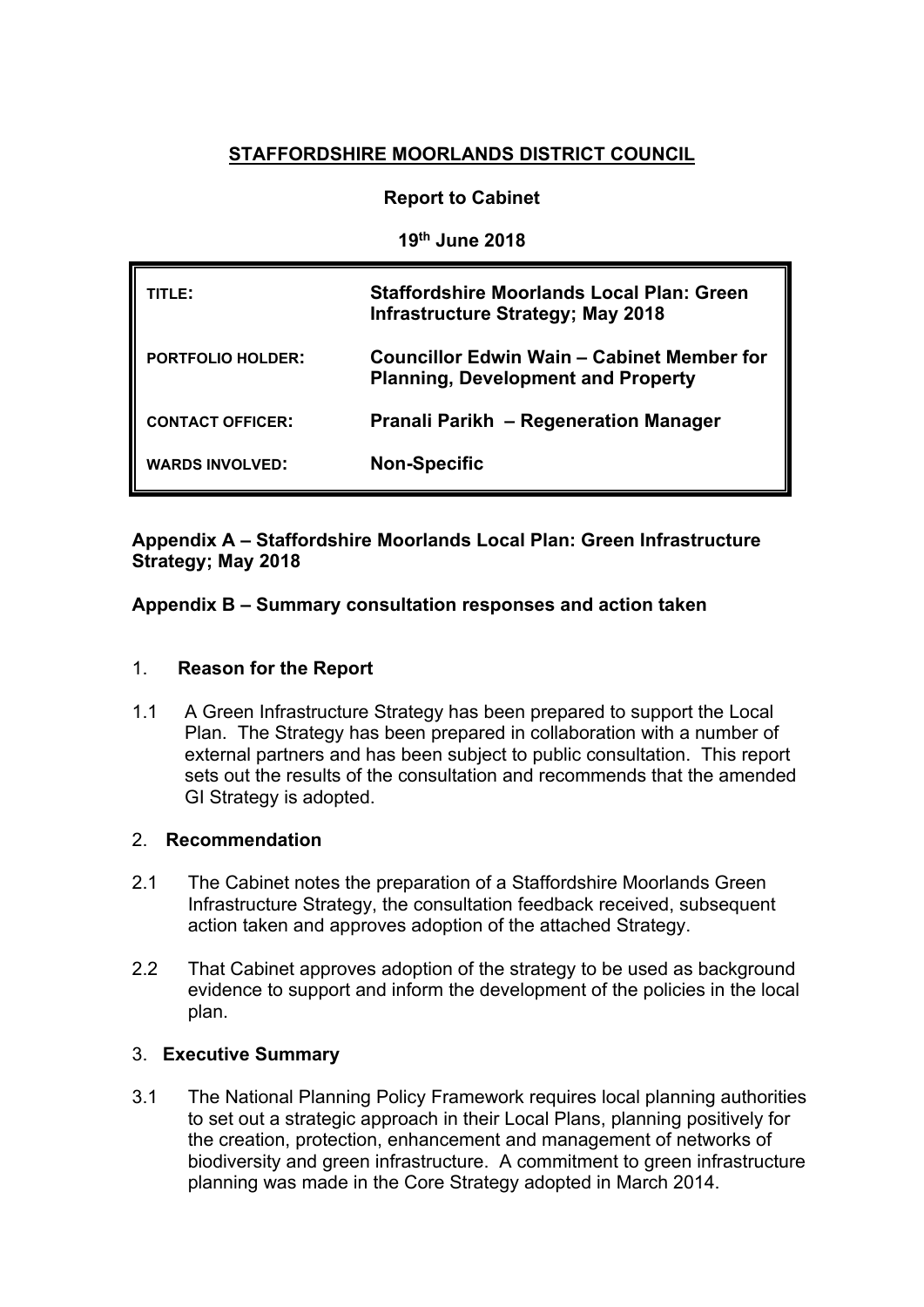- 3.2 The Staffordshire Moorlands Green Infrastructure Strategy identifies and describes the network of green spaces, wildlife habitats, water courses, footpaths and trails that together deliver a range of environmental and quality of life benefits for local communities. The Strategy also sets out priorities and actions proposed to conserve and enhance the network.
- 3.3 The Strategy is supported by a Steering Group comprising external partners including Staffordshire County Council, Staffordshire Wildlife Trust, Environment Agency, Natural England, RSPB and Woodland Trust.
- 3.4 Public consultation on a draft Strategy was carried out alongside the Preferred Option Local Plan for a six-week period between 24<sup>th</sup> July and 15<sup>th</sup> September 2017. The consultation responses show a general support for the Strategy, along with a number of observations and detailed comments. This consultation feedback is summarised in section 7 of this report and set out in more detail, including the action taken in response, in a table at Appendix B.
- 3.5 It is proposed that the Council adopt the GI Strategy (May 2018) and for the Strategy to form part of the evidence base of documents submitted alongside the Local Plan.
- 3.6 The strategy will be supported by a Delivery Plan that is intended to show how the key partners and agencies involved will support the delivery of green infrastructure and contribute to the aims of the Strategy. The Delivery Plan will include a series of delivery and action plans for key projects to be developed as the focus of the next phase of this work.

## 4. **How this report links to Corporate Priorities**

- 4.1 This report identifies a strategic approach to delivering a network of green infrastructure. This will help enable the Council to meet aims 1 and 4 of Corporate Plan 2017 -19.
	- Aim One: To help create a safer and healthier environment for our communities to live and work.
	- Aim Four: To protect and improve the environment measured through high recycling rates, quality parks and open spaces, and clean streets.

## **5. Options and Analysis**

5.1 There are three options:

Option 1 – Decline to adopt the Staffordshire Moorlands Local Plan: Green Infrastructure Strategy; May 2018.

A GI Strategy for the District is required by national and local planning policy. Failure to include a GI Strategy with the evidence base supporting the Local Plan risks the plan being found unsound at Examination. **Not recommended**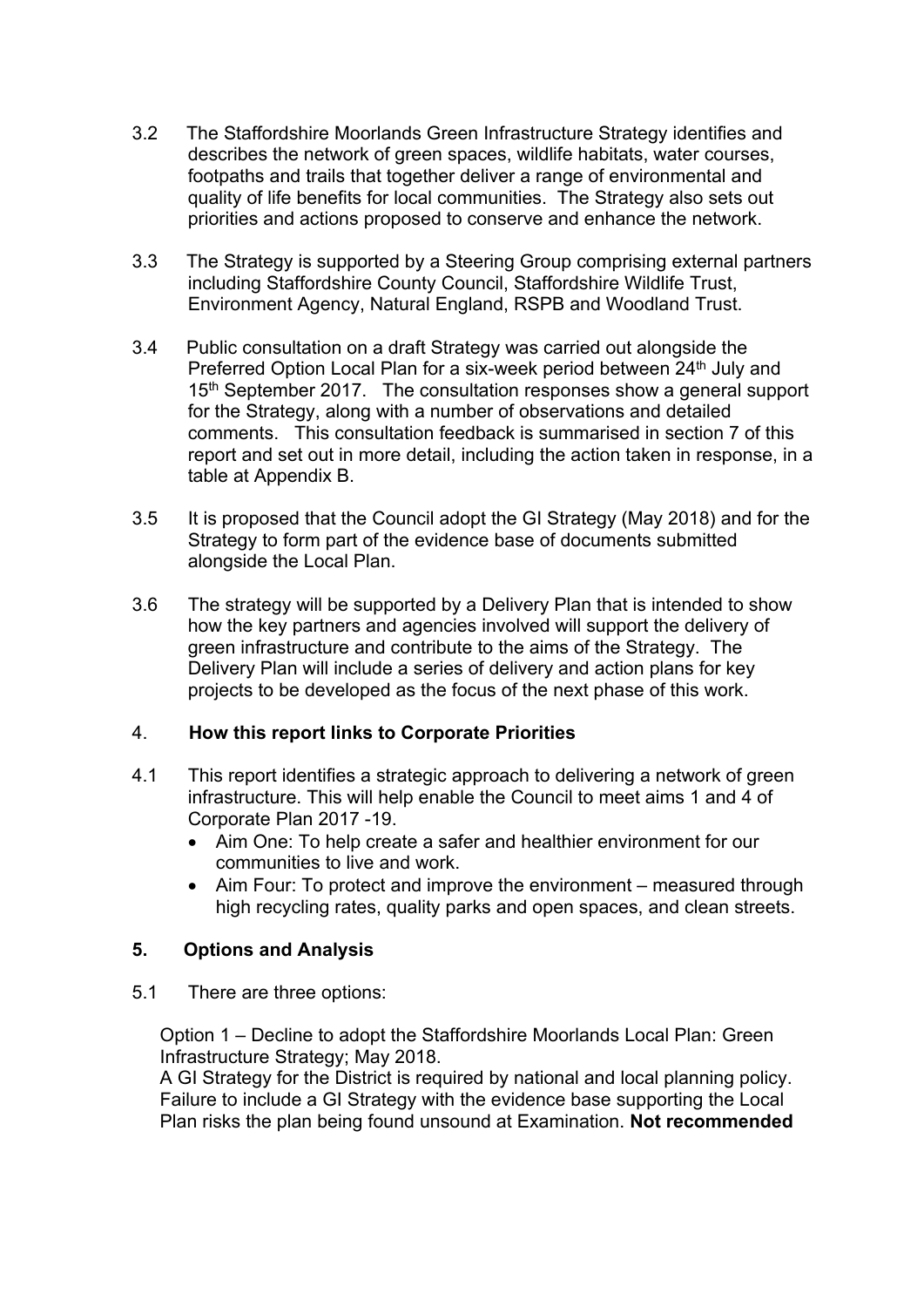Option 2 – Approve the adoption of the Staffordshire Moorlands Local Plan: Green Infrastructure Strategy; May 2018, but subject to fundamental modification of the document.

The May 2018 GI Strategy has been approved by a Steering Group of external partners who have collaborated in its preparation and who will, alongside the Council, be principal partners in its delivery. Fundamental revision of the Strategy will require further consultation and this may delay preparation of the Strategy such that it can not be submitted alongside the Local Plan. **Not recommended**

Option 3 – Adopt the Staffordshire Moorlands Local Plan: Green Infrastructure Strategy; May 2018

The adoption of the GI Strategy will provide a strategic framework for the development of a network of habitat corridors and linked green spaces in the District that will form part of the evidence base for Local Plan policies, inform the Local Plan Infrastructure Delivery Plan, assist with development management decisions and inform the contributions required from new developments. R**ecommended**

#### 6. **Implications**

6.1 Community Safety - (Crime and Disorder Act 1998)

No implications

#### 6.2 Workforce

The regeneration team is able to provide project management support for the GI Strategy. Delivery of the Strategy can only be achieved through partnership working.

#### 6.3 Equality and Diversity/Equality Impact Assessment

This report has been prepared in accordance with the Council's Diversity and Equality Policies.

#### 6.4 Financial Considerations

There are no financial considerations for the Council relating to the recommendations of this report.

6.5 Legal

This report informs Cabinet of the strategy produced and requests authority to authorise its adoption for use in determining planning policy associated with the local plan.

#### 6.6 Sustainability

Green infrastructure can play a key role in helping to achieve the vision for economic regeneration and sustainable growth set out in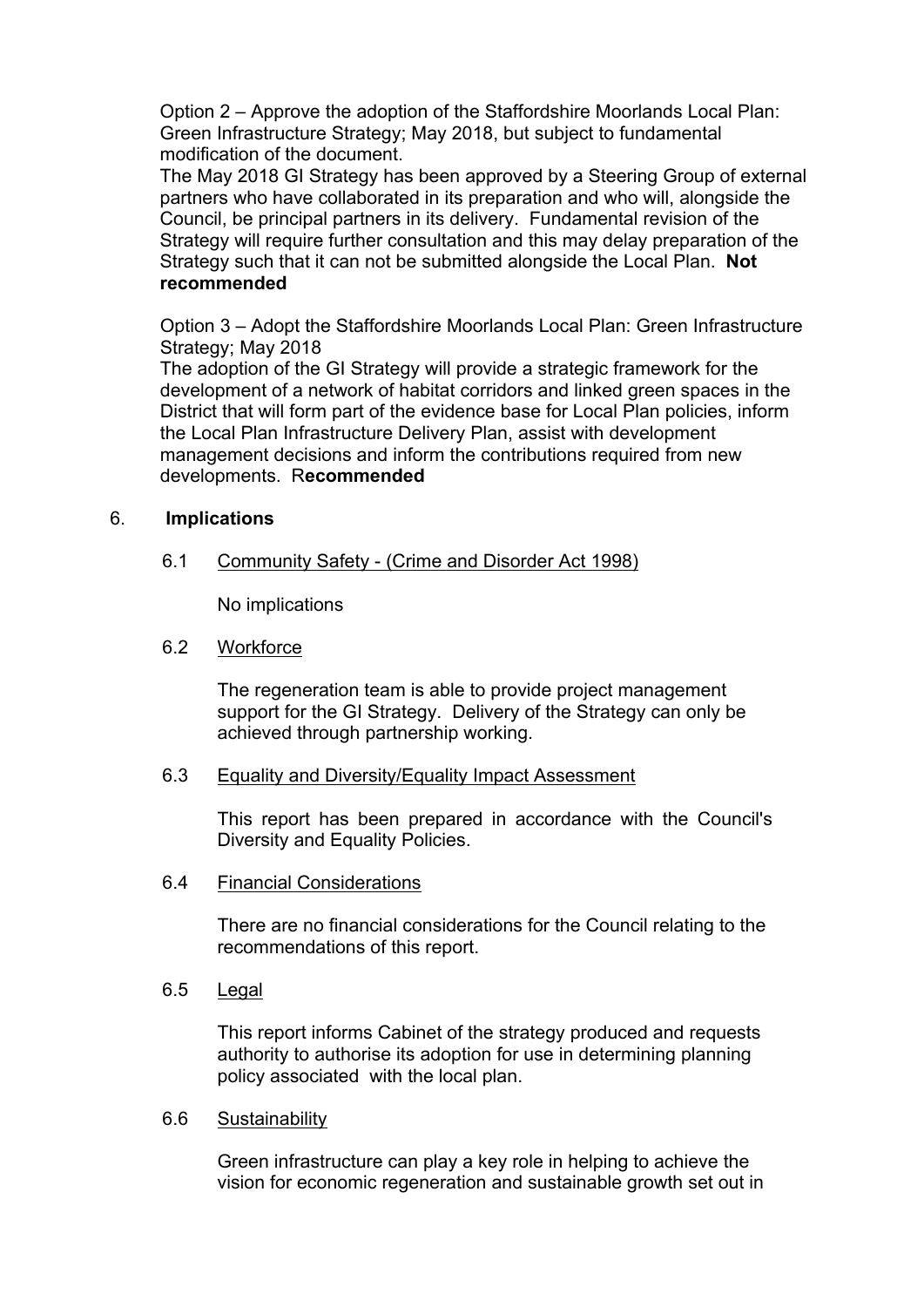the Local Plan.

## 6.7 Internal and External Consultation

The Strategy has been subject to a six week period of public consultation alongside the Preferred Options Local Plan from July 2017, the results of which are included at Appendix B.

## 6.8 Risk Assessment

Risks have been addressed in the body of the report.

### Dai Larner **Executive Director of Place**

| <b>Web Links and</b><br><b>Background Papers</b>                                                      | Location              | <b>Contact details</b>                                                                                          |
|-------------------------------------------------------------------------------------------------------|-----------------------|-----------------------------------------------------------------------------------------------------------------|
| <b>Staffordshire</b><br><b>Moorlands Local</b><br>Plan: Green<br>Infrastructure<br>Strategy; May 2018 | Moorlands House, Leek | Pranali Parikh<br><b>Regeneration Manager</b><br>Pranali.parikh@staffsmo<br>orlands.gov.uk<br>Phone-07583055366 |

## 7. **Background and Detail**

7.1 The requirement for green infrastructure planning is set out at paragraph 114 of the National Planning Policy Framework that states that local planning authorities should plan positively for the creation, protection, enhancement and management of networks of biodiversity and green infrastructure. In addition, national planning practice guidance states that:

"Green infrastructure is important to the delivery of high quality sustainable development, alongside other forms of infrastructure such as transport, energy, waste and water. Green infrastructure provides multiple benefits, notably ecosystem services, at a range of scales, derived from natural systems and processes, for the individual, for society, the economy and the environment. To ensure that these benefits are delivered, green infrastructure must be well planned, designed and maintained. Green infrastructure should, therefore, be a key consideration in both local plans and planning decisions where relevant."

7.2 The context for the Staffordshire Moorlands Green Infrastructure Strategy was established in the Core Strategy and is set out in Core Strategy Policy C3: Green Infrastructure. This policy states that the Council will, through partnership working with local communities, organisations, landowners and developers, develop an integrated network of high quality and multifunctional green infrastructure that will: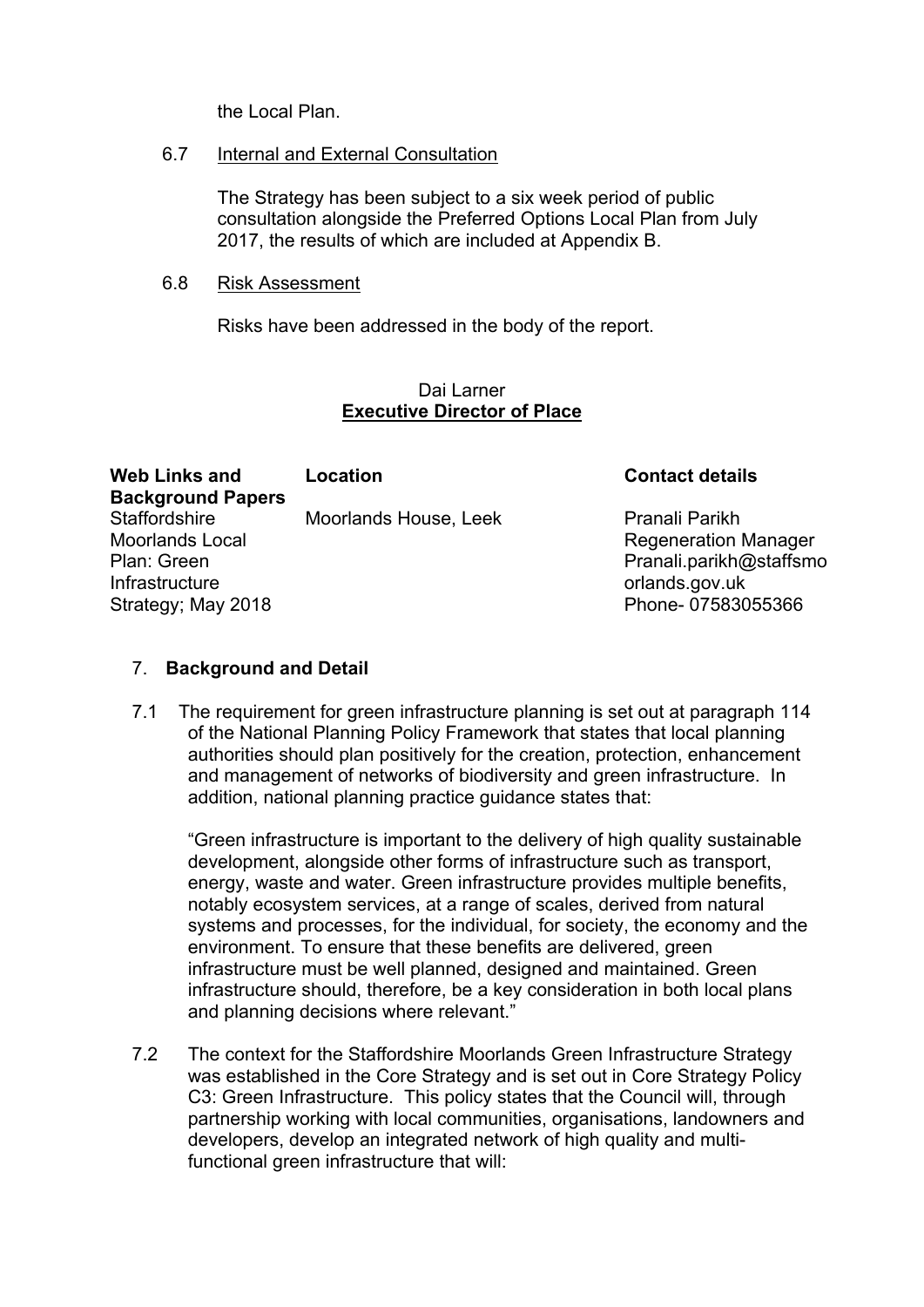- Support and improve the provision of open space, sport and recreational facilities for local communities and enhance the settings of neighbourhoods;
- Link existing and potential sites of nature conservation value and historic landscape features, create new wildlife habitats, increase biodiversity, and increase tree cover where it is appropriate to the landscape;
- Enhance the natural, man-made and cultural features that are crucial to the local landscape and create opportunities for the restoration of degraded landscapes and the enhancement of the urban fringe;
- Mitigate the negative effects of climate change and maximise potential climate change benefits including effective flood risk and waterways management;
- Create appropriate access for a wide range of users to enjoy the countryside, including improved linkages to and provision of formal and informal recreation opportunities and accessible woodland areas, encouraging walking, cycling and horse riding;
- Contribute to the diversification of the local economy and tourist development through the enhancement of existing, and provision of new facilities.
- 7.3 The Staffordshire Moorlands GI Strategy appended as Appendix A is the culmination of a period of research identifying and mapping the existing green infrastructure assets in the District, coupled with an analysis of proposed priorities for green infrastructure. It sets out the vision for green infrastructure in the district, a spatial framework showing the broad geographical areas where green infrastructure investment is most needed, and delivery priorities.
- 7.4 The document has been prepared in agreement with a group of partner organisations operating as a Steering Group. The organisations are:
	- Staffordshire County Council
	- Peak District National Park Authority
	- Staffordshire Local Nature Partnership
	- Staffordshire Wildlife Trust
	- Environment Agency
	- Natural England
	- **RSPB**
	- Woodland Trust
	- Forestry Commission
- 7.5 The Strategy sets out details of eleven strategic corridors / areas of green infrastructure in the Local Plan area of the District. These are summarised below.
	- 1. Churnet Valley Corridor: At the heart of the Staffordshire Moorlands Green Infrastructure Network, the Churnet Valley Corridor runs the length of the District and is subject to its own Masterplan SPD and habitat network modelling. Proposed priorities and actions include to: conserve and enhance the Churnet Valley area for its historic interest, recreation, education and nature conservation value; in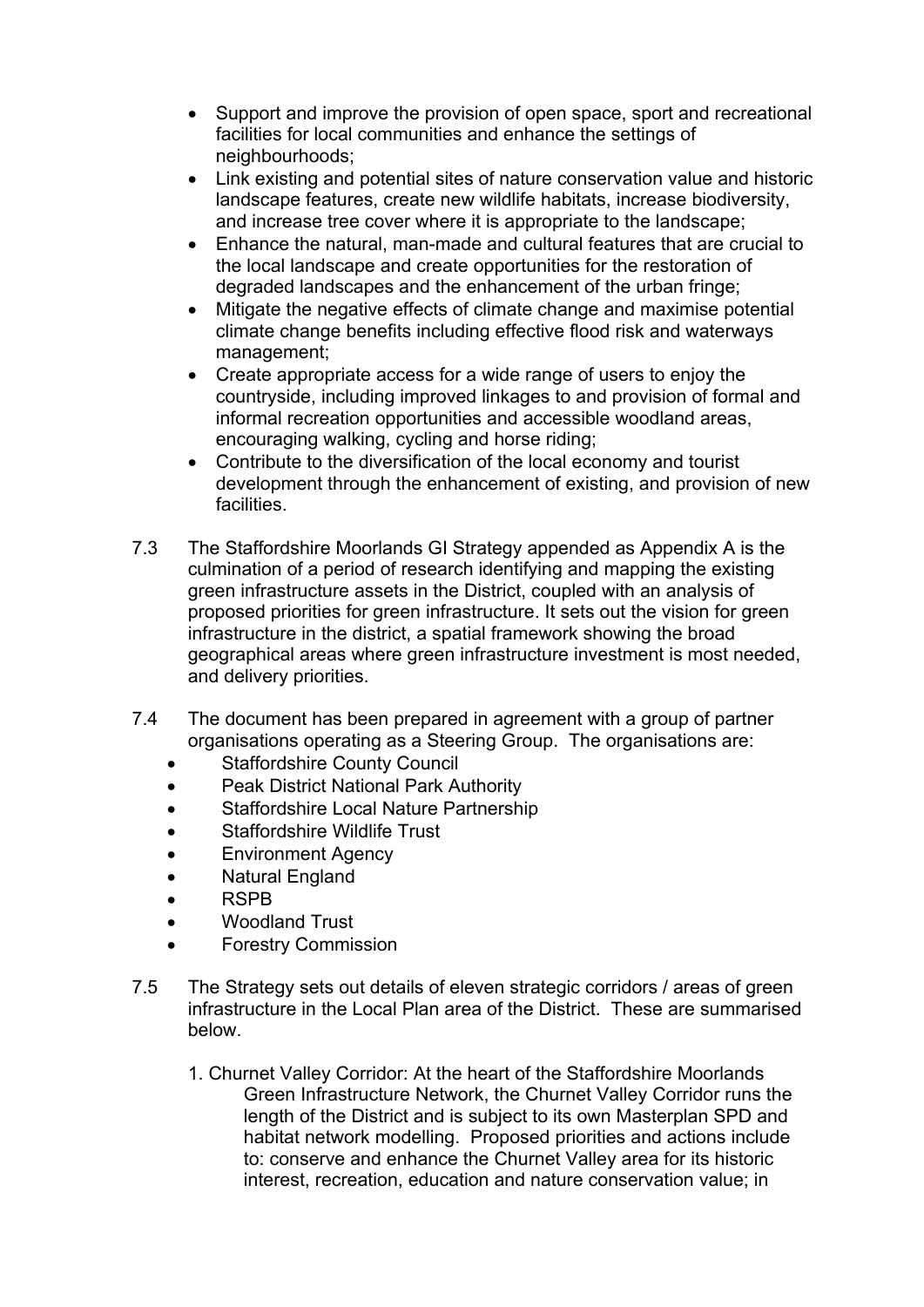particular to help deliver the aims and objectives of the Churnet Valley Masterplan. Also to assist with the delivery of the Churnet Valley Living Landscape Partnership ambition to support and develop a linear route along the River Churnet from Rudyard to Denstone as a multi-user trail that is well connected to other green infrastructure.

- 2. Leek town strategic area: The town is a significant gateway into the Churnet Valley and the Peak District National Park from the north and west. The strategy can be used to help promote Leek's special character and heritage and strengthen its role as a visitor destination. There is scope for developing a series of green radial routes linking the town with surrounding countryside.
- 3. Churnet Valley North: this is a distinct blue corridor that includes a key recreational hub in the north of the Churnet Valley dominated by Rudyard Lake which lends itself to a range of leisure and recreational activities. The corridor follows the river Churnet to Ladderedge and Deep Hayes Country Parks, picking up Endon Brook and the Caldon Canal to Endon, Stockton Brook and over the border into Stoke-on-Trent, linking with the River Trent / Caldon Canal corridor within the City. There is scope for woodland planting to link habitats and manage water flow along the floodplains.
- 4. Churnet Valley Central: this woodland corridor is an area of high landscape value and a strategic wildlife corridor potentially linking Park Hall Country Park, Caverswall Common and Creswell's Piece to Consall Wood and Nature Park through the Combes Valley to further woodland at Apesford. There is scope to increase connectivity of habitats by linking, buffering and expanding existing sites of importance.
- 5. Biddulph Moor Corridor: A potential wildlife corridor linking a series of key habitats (in particular heathland and woodland) and villages to the east of Biddulph. There is scope to extend and improve green infrastructure within the corridor to help support the delivery of a network of well-connected pathways providing routes for walkers, cyclists and horse riders and a functional mosaic of woodland and heathland habitats.
- 6. Biddulph corridor (along the Biddulph Valley Way): This is a major green network component and route of the former Biddulph Valley Railway Line. It is suitable for walkers, cyclists and horseriders. The Whitemoor Local Nature Reserve at the northern end of Biddulph Valley Way is a Staffordshire Site of Biological Importance due to its woodland wildlife. At the southern end, the corridor could link beyond the district boundary to the heritage country park at the site of the former Chatterley Whitfield Colliery. There is scope for increasing connections from the corridor to Biddulph town centre.
- 7. Gritstone Corridor (along the Staffordshire Way): The Staffordshire Way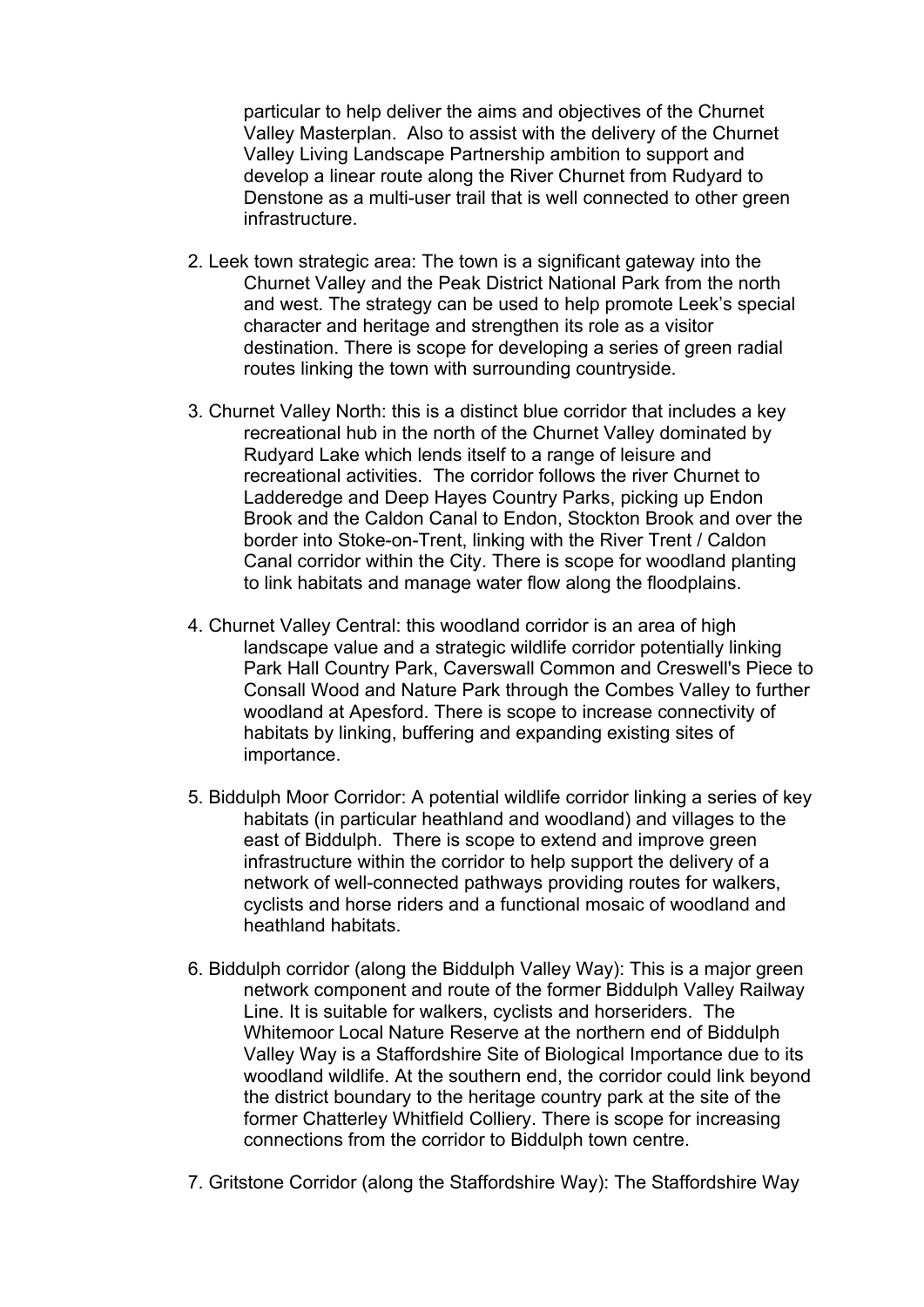is a long distance footpath which has been established by Staffordshire County Council. Proposed priorities and actions are to protect and improve the Staffordshire Way as an established greenway, to increase its use and enjoyment by people for health and recreation and to enhance its function as a wildlife corridor.

- 8. Biddulph town: The Biddulph Town strategic area presents opportunities for a network of vital green / blue infrastructure connections, utilising water courses and retained woodland. The corridor running along Biddulph Brook from Hawthorn Grove to the Leisure Centre is especially important, as are key sites along Biddulph Brook which connect to the Biddulph Valley Way. There is scope to use the GI strategy to help improve the image and identity of Biddulph and strengthen its role as a visitor destination, including by improving and creating green spaces within the town and strengthening and promoting links between the town and countryside, in particular with the Biddulph Valley Way, Biddulph Grange Garden and the Country Parks.
- 9. Cecilly Brook Corridor: A key blue corridor principally following the River Tean and Cecilly Brook to the east of Cheadle, this is a strategic wildlife corridor running from Checkley in the south of the district via Upper Tean and Mobberley Brook to follow the route of Cecilly Brook, finally running north via Cheadle Park towards Broad Haye. The corridor is key to help strengthen the population of water voles in Cecilly Brook.
- 10. Cheadle town strategic area: Proposed priorities and actions are to protect and extend green infrastructure within Cheadle to improve access to green spaces within the town and links out to the surrounding countryside including Cheadle Park; Cecilly Brook and Hales Hall Pool Local Nature Reserves and Huntley Wood, as well as investigating the potential for improving connectivity to centres of employment such as JCB, Brookhouses and land off New Haden Road.
- 11. Blythe Bridge Opportunity corridor: This corridor has scope to create and contribute to significant GI networks for people and wildlife as part of development of the strategic site at Blythe Vale. Proposed priorities and actions are to protect and extend green infrastructure within the corridor to improve access to surrounding settlements and links out to the surrounding countryside, and in particular to contribute to the strategic Green Infrastructure supporting the emerging Northern Gateway initiative.
- 7.7 The full document is at Appendix A. As well as describing the strategic network of corridors and areas as set out above, the Strategy also identifies key priorities and actions for each part of the identified network.

#### **Results of the public consultation**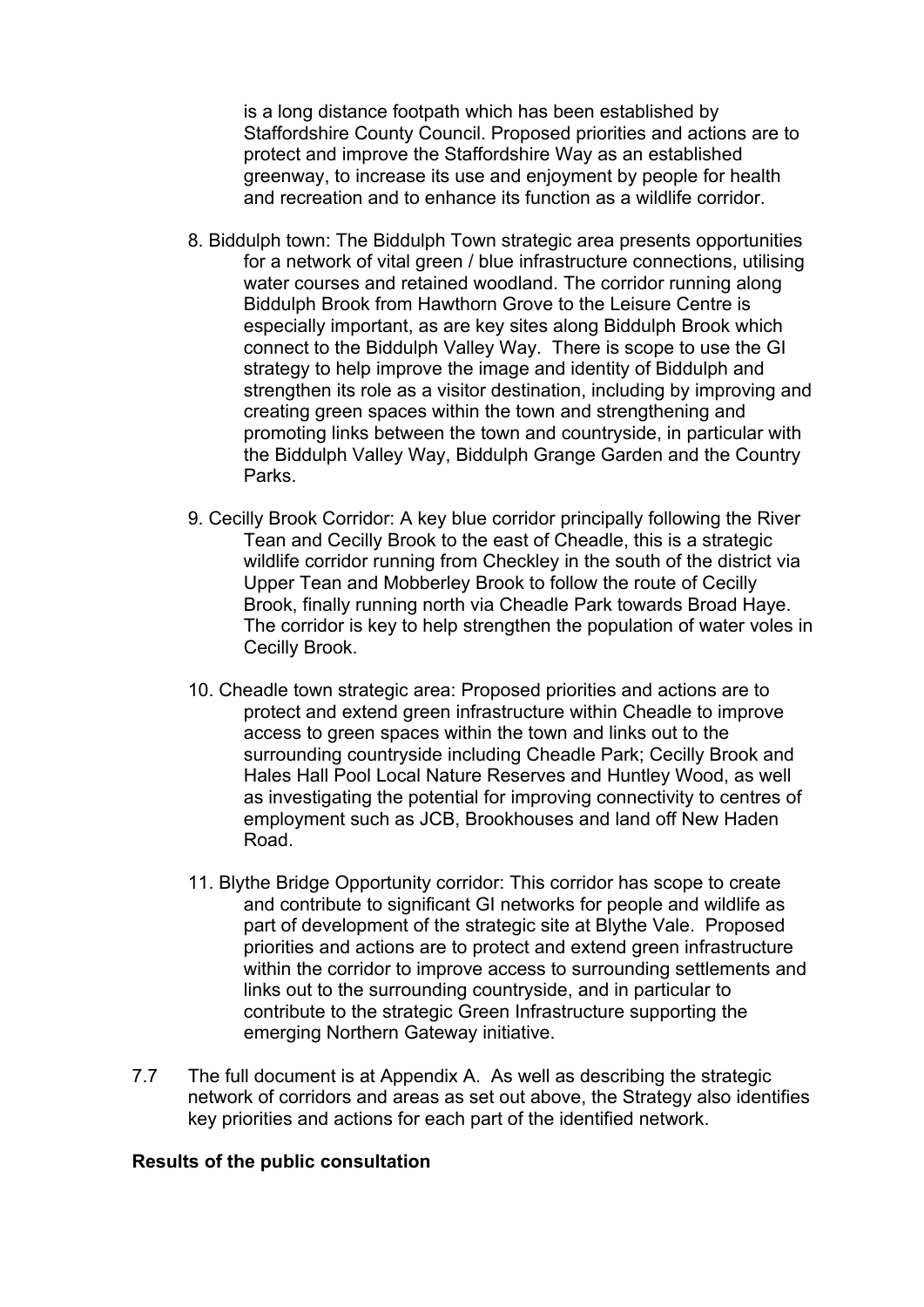7.8 A draft GI Strategy was consulted on alongside the Preferred Option Local Plan for a six-week period between 24<sup>th</sup> July and 15<sup>th</sup> September 2017. A total of 23 respondents made 74 comments on the document. A summary of the responses is set out as Appendix B to this report. The responses in full can be seen at the following link:

http://staffsmoorlands-consult.objective.co.uk/portal/local\_plan/gi\_strategy

- 7.9 There was general support for the aims and opportunities of the strategy and for protecting the district's countryside. Although people were keen to see details of how the strategy will be implemented. Key issues raised included:
	- There should be more explicit reference to encouraging young people into green spaces.
	- The value of roadside verges and railway banks should be included.
	- The strategy should set out how the district's green / blue infrastructure links to adjacent areas such as the Peak District.
	- The Biddulph Valley needs a specific focus on managing rainfall runoff. Tree planting schemes and wet meadow creation should be encouraged.
	- More habitat mapping is needed in areas away from the Churnet corridor.
	- The Greenways and the Sabrina Way should be added to the Green Travel Links section and SCC Country Parks included.
	- A simplified combined map of assets should be included to give a comprehensive picture and help identify areas of deprivation.
	- The Knypersley corridor should be renamed Biddulph Moor Corridor.
	- Part of the Blythe Bridge Opportunity corridor is shown as being within Stafford Borough's boundary and should be redrawn.
	- Illustrating the strategic GI network as lines is misleading as it indicates that GI is linear rather than the actual complex network of habitat patches and linear sites.
	- There is potential for a joint working initiative with East Staffordshire Borough Council and the County Council regarding grassland habitat connectivity and footpaths in the Cauldon and Weaver Hills area.
	- The historic environment should form part of the implementation plan.
	- A discussion on carbon should be included within the section on ecosystem services.
	- Concern that the strategy may add to the regulatory burden for farmers. Vision should include the role and contribution of agriculture.
- 7.10 All issues raised in the consultation have been addressed in the revised version (May 2018) strategy wherever possible.

## **Next steps**

- 7.11 The proposed priorities and actions identified in the GI Strategy will be used to:
	- Form part of the evidence base for Local Plan policies.
	- Inform the Local Plan Infrastructure Delivery Plan.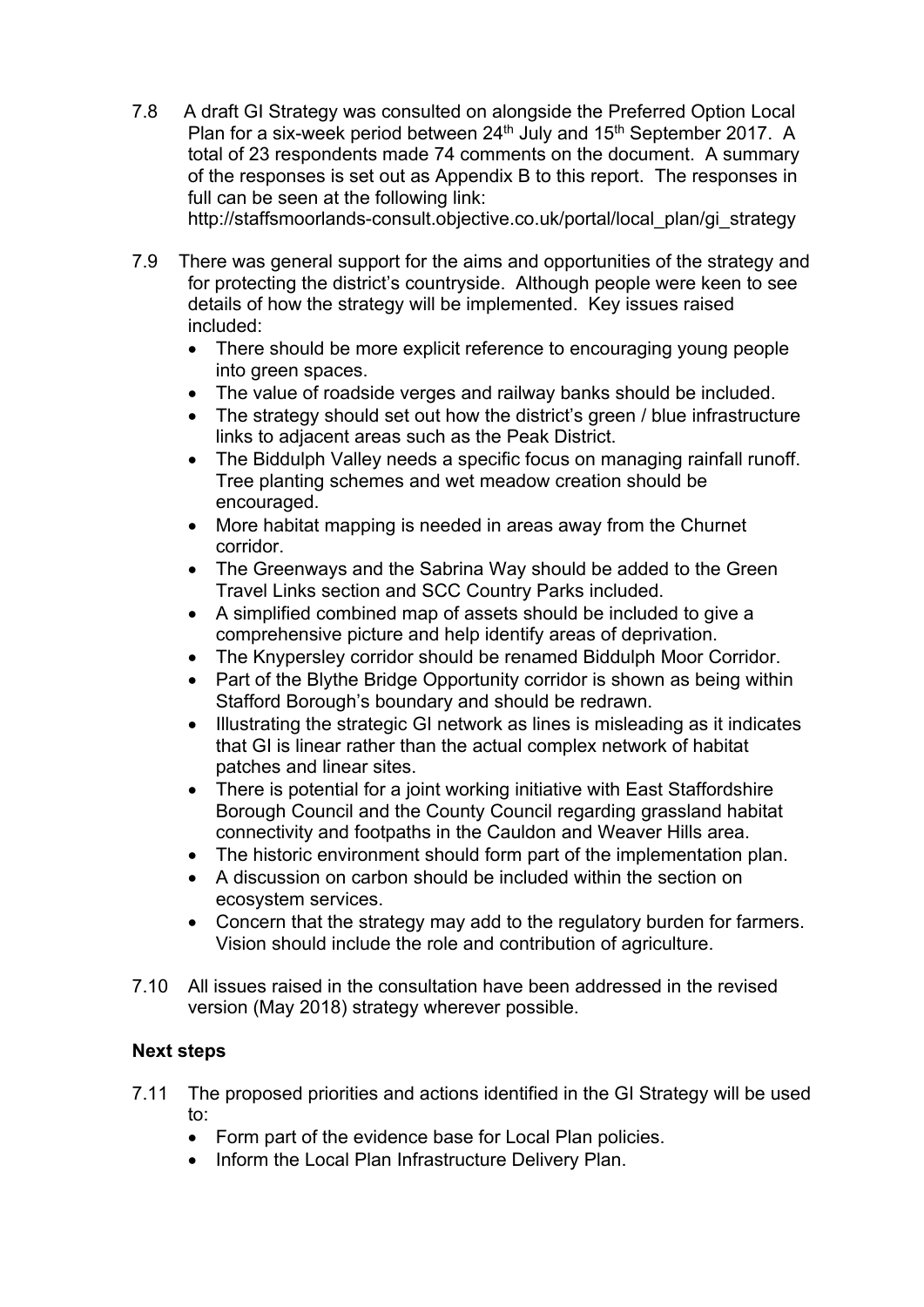- Inform scheme design and use of financial contributions required from new developments.
- Help identify potential sites for any biodiversity off-setting and opportunities to conserve and enhance the setting of heritage assets.
- Identify and inform any future partnership projects.
- Support broader ecological networks, for example through the Local Nature Partnership and Duty to Cooperate with the strategies of neighbouring authorities.
- Support and encourage community engagement and participation around GI assets.
- 7.12 A Delivery Plan will be prepared setting a delivery framework for the Green Infrastructure Strategy. The Delivery Plan will show how the key partners and agencies involved will support the delivery of green infrastructure and contribute to the aims of the Strategy.
- 7.13 The Plan will include a series of delivery and action plans for key projects and these will be developed as the focus of the next phase of this work. A proposed Delivery Plan will be brought for scrutiny at a later date.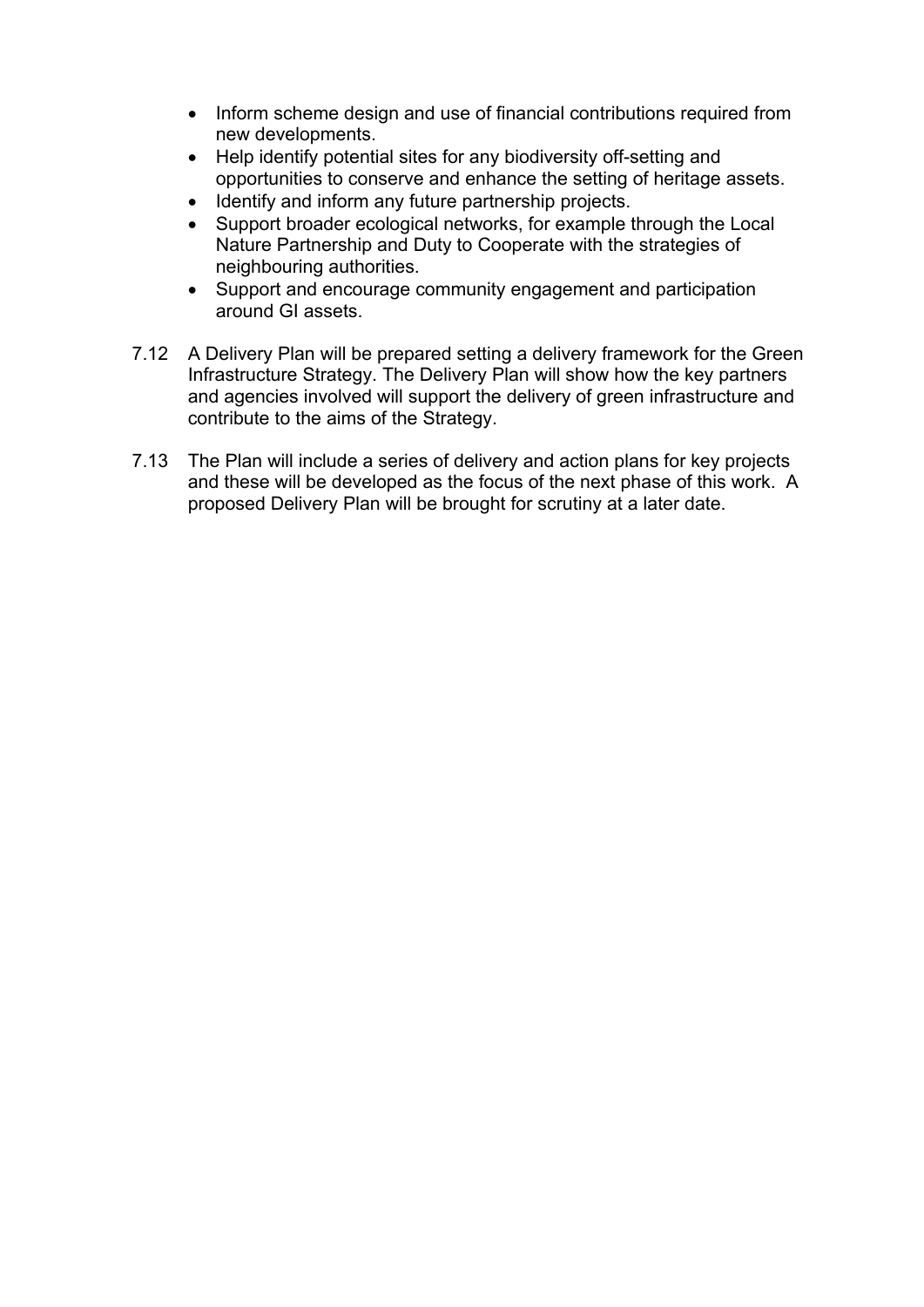Appendix A

INSERT STRATEGY